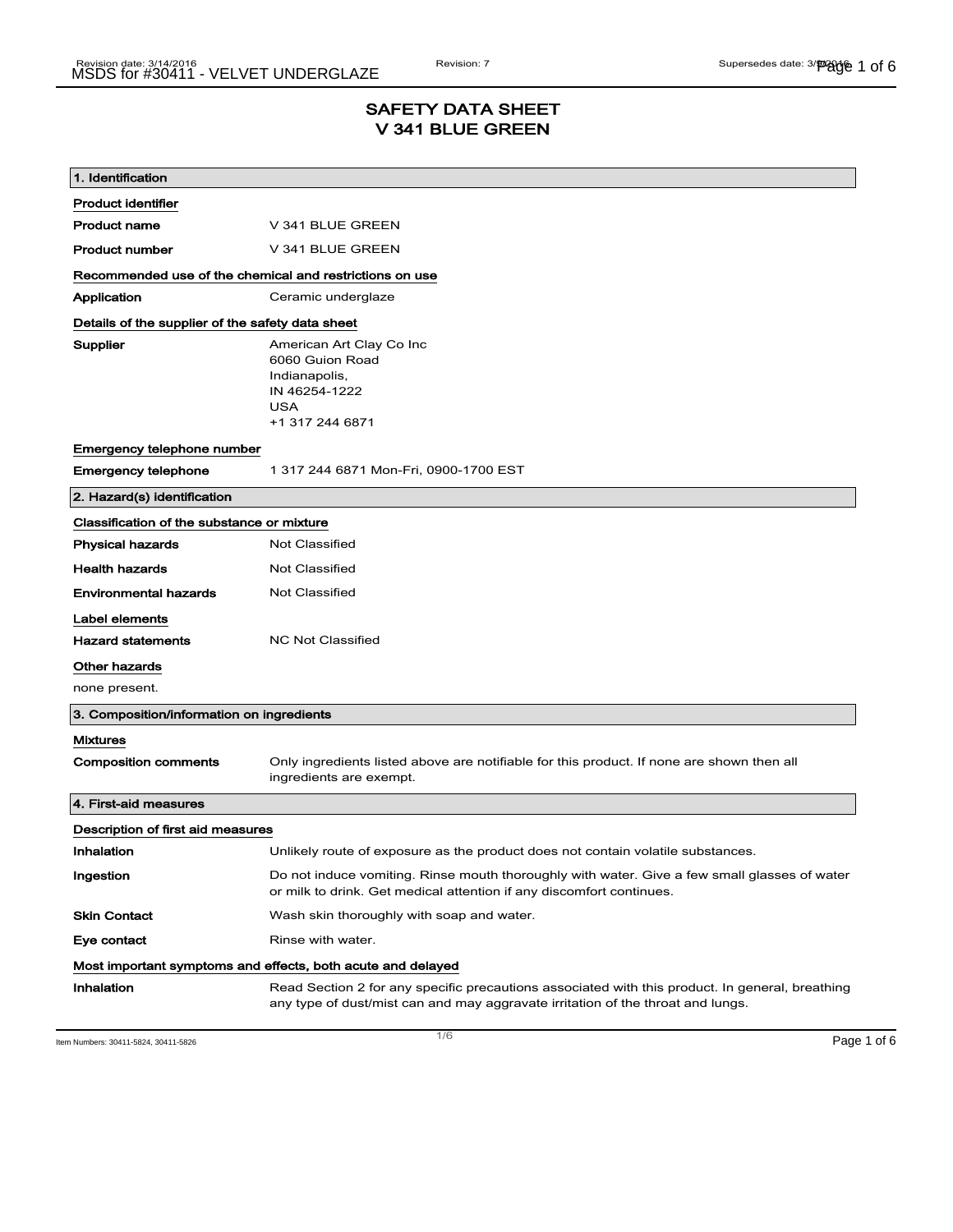V 341 BLUE GREEN

| Ingestion                                             | Read Section 2 for any specific precautions associated with the use of this product. Products<br>with specific warnings about ingestion will give guidance there.                                                                                                                                           |  |  |
|-------------------------------------------------------|-------------------------------------------------------------------------------------------------------------------------------------------------------------------------------------------------------------------------------------------------------------------------------------------------------------|--|--|
| Skin contact                                          | Read Section 2 for any specific precautions associated with the use of this product. In general<br>most ceramic glazes, clays and special products will tend to have a drying effect on the skin<br>and may cause some sensitivity to users with sensitive skin.                                            |  |  |
| Eye contact                                           | Read Section 2 for any specific precautions associated with the use of this product. In general<br>most ceramic and special products contain materials that maybe abrasive to eyes. Keeping<br>materials from contacting the eyes is prudent. If contact does occur, flush with clean water, do<br>not rub. |  |  |
|                                                       | Indication of immediate medical attention and special treatment needed                                                                                                                                                                                                                                      |  |  |
| Notes for the doctor                                  | Treat symptomatically.                                                                                                                                                                                                                                                                                      |  |  |
| 5. Fire-fighting measures                             |                                                                                                                                                                                                                                                                                                             |  |  |
| Extinguishing media                                   |                                                                                                                                                                                                                                                                                                             |  |  |
| Suitable extinguishing media                          | Use fire-extinguishing media suitable for the surrounding fire.                                                                                                                                                                                                                                             |  |  |
| Special hazards arising from the substance or mixture |                                                                                                                                                                                                                                                                                                             |  |  |
| <b>Specific hazards</b>                               | The product is not believed to present a hazard due to its physical nature.                                                                                                                                                                                                                                 |  |  |
| <b>Advice for firefighters</b>                        |                                                                                                                                                                                                                                                                                                             |  |  |
| Special protective equipment<br>for firefighters      | Use protective equipment appropriate for surrounding materials.                                                                                                                                                                                                                                             |  |  |
| 6. Accidental release measures                        |                                                                                                                                                                                                                                                                                                             |  |  |
|                                                       | Personal precautions, protective equipment and emergency procedures                                                                                                                                                                                                                                         |  |  |
| <b>Personal precautions</b>                           | For personal protection, see Section 8.                                                                                                                                                                                                                                                                     |  |  |
| <b>Environmental precautions</b>                      |                                                                                                                                                                                                                                                                                                             |  |  |
| <b>Environmental precautions</b>                      | Please read Section 2 completely. If any environmental warnings such as; H411 or H412 are<br>listed in Section 2, please use appropriate procedures when disposing of product and<br>container. Do not put materials into waterways or sewers.                                                              |  |  |
| Methods and material for containment and cleaning up  |                                                                                                                                                                                                                                                                                                             |  |  |
| Methods for cleaning up                               | Collect spillage for reclamation or absorb in vermiculite, dry sand or similar material.                                                                                                                                                                                                                    |  |  |
| Reference to other sections                           | For waste disposal, see Section 13. For personal protection, see Section 8.                                                                                                                                                                                                                                 |  |  |
| 7. Handling and storage                               |                                                                                                                                                                                                                                                                                                             |  |  |
| Precautions for safe handling                         |                                                                                                                                                                                                                                                                                                             |  |  |
| Usage precautions                                     | Read label before use. Do not eat, drink or smoke when using this product. Good personal<br>hygiene procedures should be implemented. Wash hands and any other contaminated areas<br>of the body with soap and water before leaving the work site.                                                          |  |  |
|                                                       | Conditions for safe storage, including any incompatibilities                                                                                                                                                                                                                                                |  |  |
| Storage precautions                                   | Store in tightly-closed, original container in a dry and cool place.                                                                                                                                                                                                                                        |  |  |
| Specific end uses(s)                                  |                                                                                                                                                                                                                                                                                                             |  |  |
| Specific end use(s)                                   | The identified uses for this product are detailed in Section 1.2.                                                                                                                                                                                                                                           |  |  |
| 8. Exposure Controls/personal protection              |                                                                                                                                                                                                                                                                                                             |  |  |

Item Numbers: 30411-5824, 30411-5826  $P$ age 2 of 6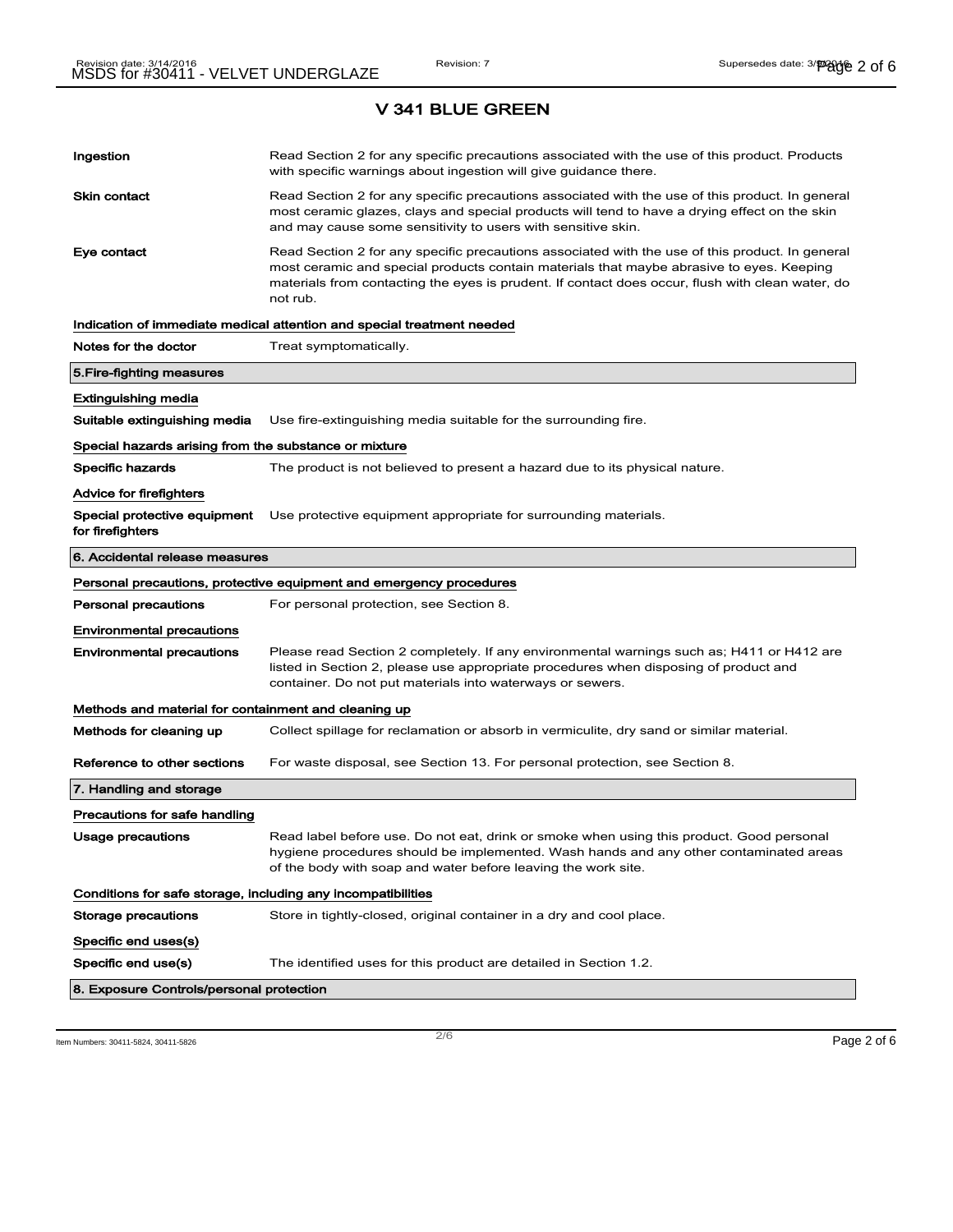### V 341 BLUE GREEN

| Ingredient comments                 | Only ingredients listed n Section 3 are notifiable for this product. If none are shown then all<br>ingredients are exempt.                                                                                           |
|-------------------------------------|----------------------------------------------------------------------------------------------------------------------------------------------------------------------------------------------------------------------|
| <b>Exposure controls</b>            |                                                                                                                                                                                                                      |
| Appropriate engineering<br>controls | No specific ventilations requirements unless the "FAN" pictogram is shown above or specified<br>in Section 2.                                                                                                        |
| Eye/face protection                 | No specific eye protection required unless the "EYE PROTECTION" pictogram is shown<br>above or specified in Section 2.                                                                                               |
| <b>Hand protection</b>              | No specific hand protection required unless the "HAND PROTECTION" pictogram is shown<br>above or specified in Section 2.                                                                                             |
| Hygiene measures                    | Using good personal hygiene practices is always appropriate. Keeping a clean work space,<br>cleaning up properly when done, and not eating, drinking or smoking when using this product.                             |
| <b>Respiratory protection</b>       | No specific respiratory protection required unless the "RESPIRATOR" pictogram is shown<br>above or specified in Section 2. Using the appropriate certified protection for the operation is<br>important if required. |

#### 9. Physical and Chemical Properties

# Information on basic physical and chemical properties

| Appearance                                      | Colored liquid.           |
|-------------------------------------------------|---------------------------|
| Color                                           | Various colors.           |
| Odor                                            | Almost odorless.          |
| Odor threshold                                  | No information available. |
| рH                                              | 6-8                       |
| Melting point                                   | No information available. |
| Initial boiling point and range                 | No information available. |
| <b>Flash point</b>                              | No information available. |
| <b>Evaporation rate</b>                         | No information available. |
| Flammability (solid, gas)                       | No information available. |
| Upper/lower flammability or<br>explosive limits | No information available. |
| Vapour pressure                                 | No information available. |
| <b>Relative density</b>                         | Greater than 1.0          |
| Solubility(ies)                                 | Not applicable.           |
| <b>Partition coefficient</b>                    | No information available. |
| <b>Auto-ignition temperature</b>                | Not applicable.           |
| <b>Decomposition Temperature</b>                | No information available. |
| <b>Viscosity</b>                                | No information available  |
| <b>Explosive properties</b>                     | none                      |
| <b>Oxidising properties</b>                     | none                      |
| Other information                               | Not applicable.           |

Item Numbers: 30411-5824, 30411-5826 Page 3 of 6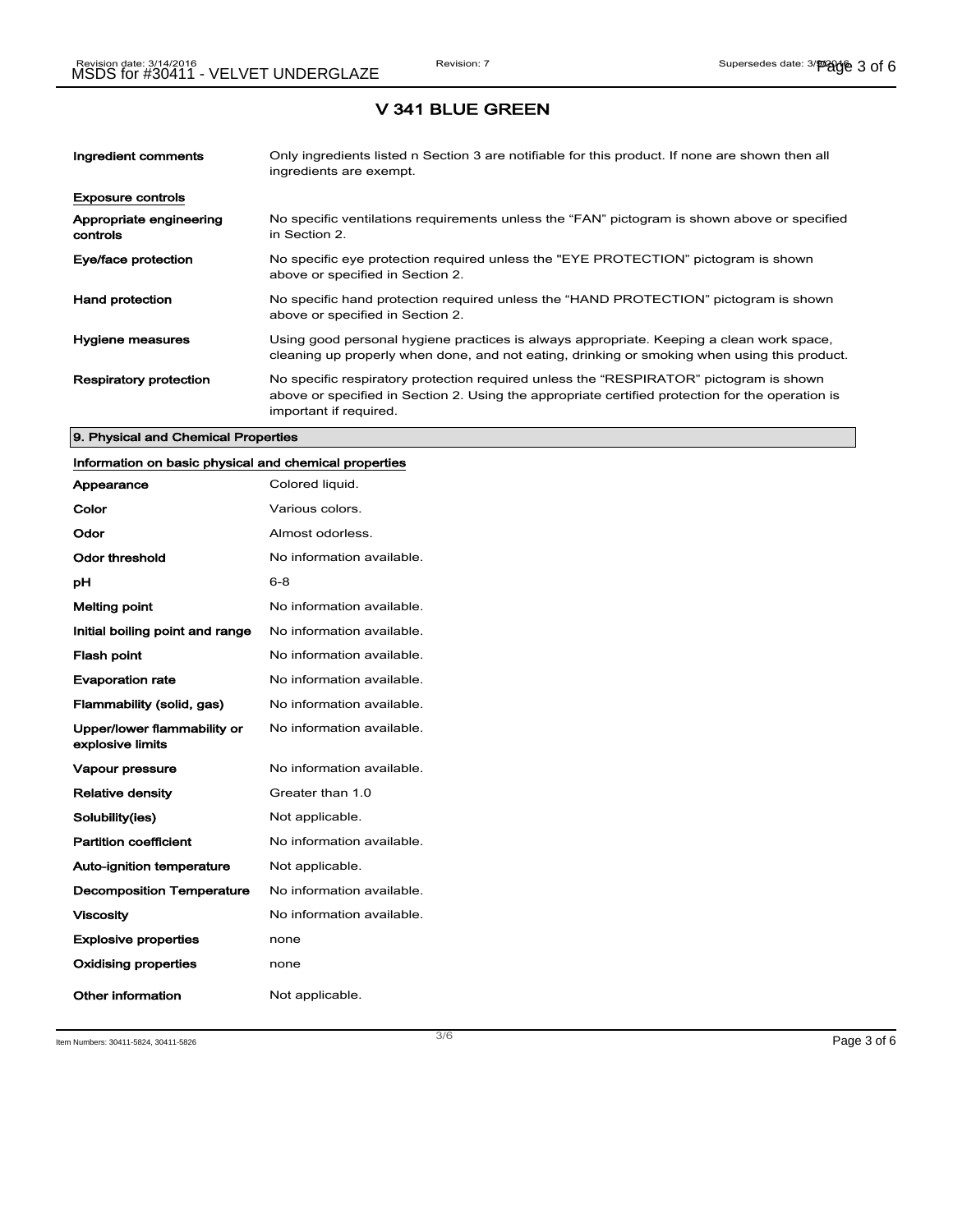### V 341 BLUE GREEN

| 10. Stability and reactivity          |                                                                                                                                                                                                                                                |  |
|---------------------------------------|------------------------------------------------------------------------------------------------------------------------------------------------------------------------------------------------------------------------------------------------|--|
| Reactivity                            | There are no known reactivity hazards associated with this product.                                                                                                                                                                            |  |
| <b>Stability</b>                      | No particular stability concerns.                                                                                                                                                                                                              |  |
| Possibility of hazardous<br>reactions | None known.                                                                                                                                                                                                                                    |  |
| Conditions to avoid                   | None known.                                                                                                                                                                                                                                    |  |
| <b>Materials to avoid</b>             | None known.                                                                                                                                                                                                                                    |  |
| Hazardous decomposition<br>products   | None known.                                                                                                                                                                                                                                    |  |
| 11. Toxicological information         |                                                                                                                                                                                                                                                |  |
| Information on toxicological effects  |                                                                                                                                                                                                                                                |  |
| <b>Toxicological effects</b>          | Please read Section 2 thoroughly to understand the toxicological risks, (if any) and<br>precautions for safe use (if any).                                                                                                                     |  |
| Skin corrosion/irritation             |                                                                                                                                                                                                                                                |  |
| <b>Skin sensitization</b>             |                                                                                                                                                                                                                                                |  |
| <b>Skin sensitisation</b>             | Based on available data the classification criteria are not met.                                                                                                                                                                               |  |
| Eye contact                           | May cause temporary eye irritation.                                                                                                                                                                                                            |  |
| 12. Ecological Information            |                                                                                                                                                                                                                                                |  |
| Ecotoxicity                           | Please read Section 2 completely. If any environmental warnings such as; H411 or H412 are<br>listed in Section 2, please use appropriate procedures when disposing of product and<br>container. Do not put materials into waterways or sewers. |  |
| <b>Toxicity</b>                       |                                                                                                                                                                                                                                                |  |
| Toxicity                              | Please read Section 2 completely. If any environmental warnings such as; H411 or H412 are<br>listed in Section 2, please use appropriate procedures when disposing of product and<br>container. Do not put materials into waterways or sewers. |  |
| Persistence and degradability         |                                                                                                                                                                                                                                                |  |
| Persistence and degradability         | No data available.                                                                                                                                                                                                                             |  |
| <b>Biodegradation</b>                 | Not inherently biodegradable.                                                                                                                                                                                                                  |  |
| <b>Bioaccumulative potential</b>      |                                                                                                                                                                                                                                                |  |
| <b>Partition coefficient</b>          | No information available.                                                                                                                                                                                                                      |  |
| Mobility in soil                      |                                                                                                                                                                                                                                                |  |
| <b>Mobility</b>                       | Semi-mobile.                                                                                                                                                                                                                                   |  |
|                                       | <b>Results of PBT and vPvB assessment</b>                                                                                                                                                                                                      |  |
| Results of PBT and vPvB<br>assessment | This product does not contain any substances classified as PBT or vPvB.                                                                                                                                                                        |  |
| Other adverse effects                 |                                                                                                                                                                                                                                                |  |

Item Numbers: 30411-5824, 30411-5826  $\overline{4/6}$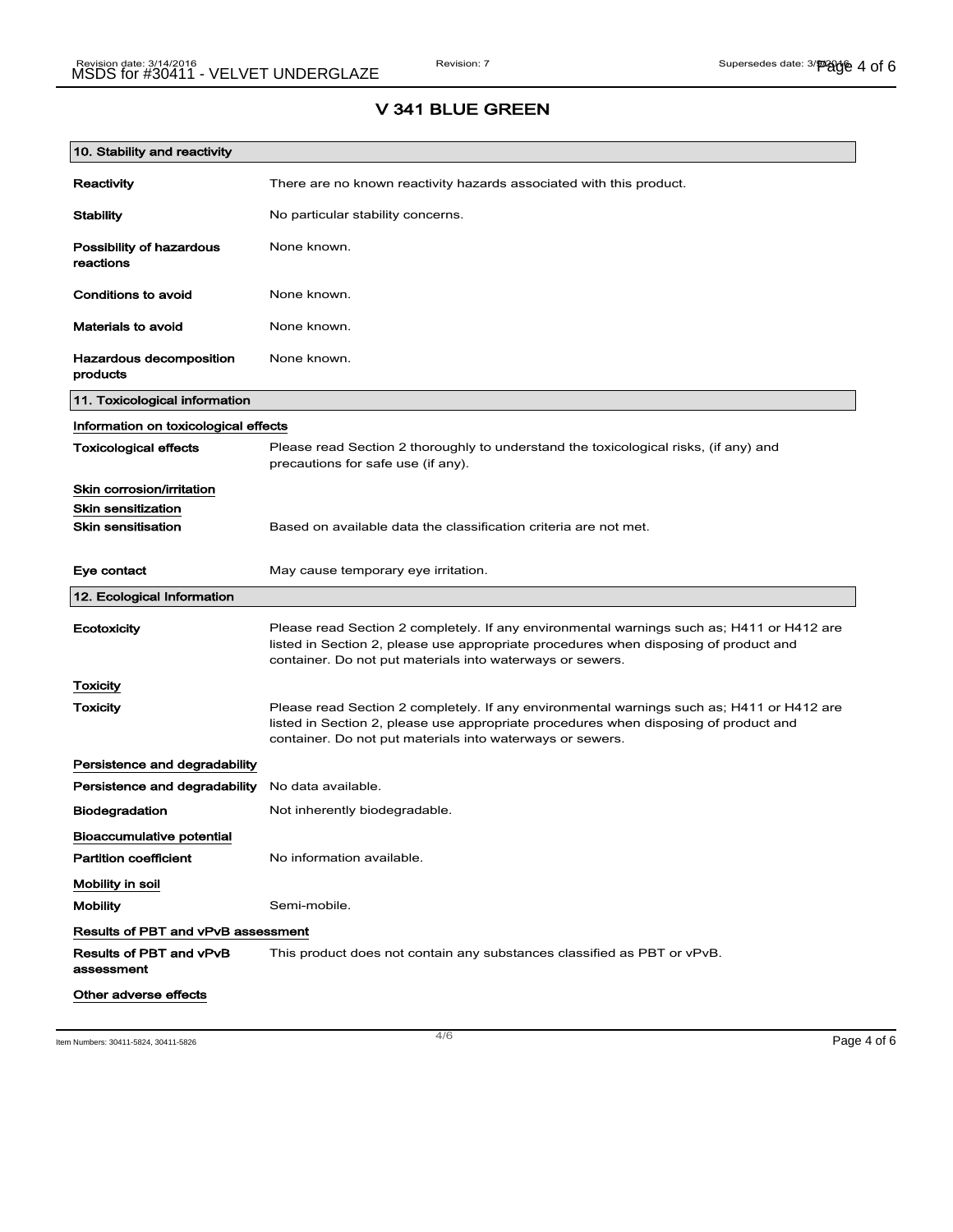# V 341 BLUE GREEN

| Other adverse effects                                                                                                                                                                                                                             | None known.                                                                                                                                                                                  |  |
|---------------------------------------------------------------------------------------------------------------------------------------------------------------------------------------------------------------------------------------------------|----------------------------------------------------------------------------------------------------------------------------------------------------------------------------------------------|--|
| 13. Disposal considerations                                                                                                                                                                                                                       |                                                                                                                                                                                              |  |
| Waste treatment methods                                                                                                                                                                                                                           |                                                                                                                                                                                              |  |
| <b>General information</b>                                                                                                                                                                                                                        | Dispose of waste product or used containers in accordance with local regulations When<br>handling waste, the safety precautions applying to handling of the product should be<br>considered. |  |
| 14. Transport information                                                                                                                                                                                                                         |                                                                                                                                                                                              |  |
| General                                                                                                                                                                                                                                           | The product is not covered by international regulations on the transport of dangerous goods<br>(IMDG, IATA, DoT).                                                                            |  |
| <b>UN Number</b>                                                                                                                                                                                                                                  |                                                                                                                                                                                              |  |
| Not applicable.                                                                                                                                                                                                                                   |                                                                                                                                                                                              |  |
| UN proper shipping name                                                                                                                                                                                                                           |                                                                                                                                                                                              |  |
| Not applicable.                                                                                                                                                                                                                                   |                                                                                                                                                                                              |  |
| Transport hazard class(es)                                                                                                                                                                                                                        |                                                                                                                                                                                              |  |
| No transport warning sign required.                                                                                                                                                                                                               |                                                                                                                                                                                              |  |
| Packing group                                                                                                                                                                                                                                     |                                                                                                                                                                                              |  |
| Not applicable.                                                                                                                                                                                                                                   |                                                                                                                                                                                              |  |
| Environmental hazards                                                                                                                                                                                                                             |                                                                                                                                                                                              |  |
| <b>Environmentally Hazardous Substance</b><br>Please refer to Section 2 for any environmental hazards associated with this product. If H411/H412 warnings are shown then<br>please verify packaging and labeling requirements for larger volumes. |                                                                                                                                                                                              |  |
| Special precautions for user                                                                                                                                                                                                                      |                                                                                                                                                                                              |  |
| Not applicable.                                                                                                                                                                                                                                   |                                                                                                                                                                                              |  |
| <b>Transport in bulk according to</b> Not applicable.<br>Annex II of MARPOL 73/78<br>and the IBC Code                                                                                                                                             |                                                                                                                                                                                              |  |
| 15. Regulatory information                                                                                                                                                                                                                        |                                                                                                                                                                                              |  |
| <b>US State Regulations</b><br>None of the ingredients are listed or exempt.                                                                                                                                                                      | California Proposition 65 Carcinogens and Reproductive Toxins                                                                                                                                |  |
| Inventories<br>Canada - DSL/NDSL                                                                                                                                                                                                                  |                                                                                                                                                                                              |  |
| All the ingredients are listed or exempt.                                                                                                                                                                                                         |                                                                                                                                                                                              |  |

US - TSCA

All the ingredients are listed or exempt.

#### US - TSCA 12(b) Export Notification

All the ingredients are listed or exempt.

### 16. Other information